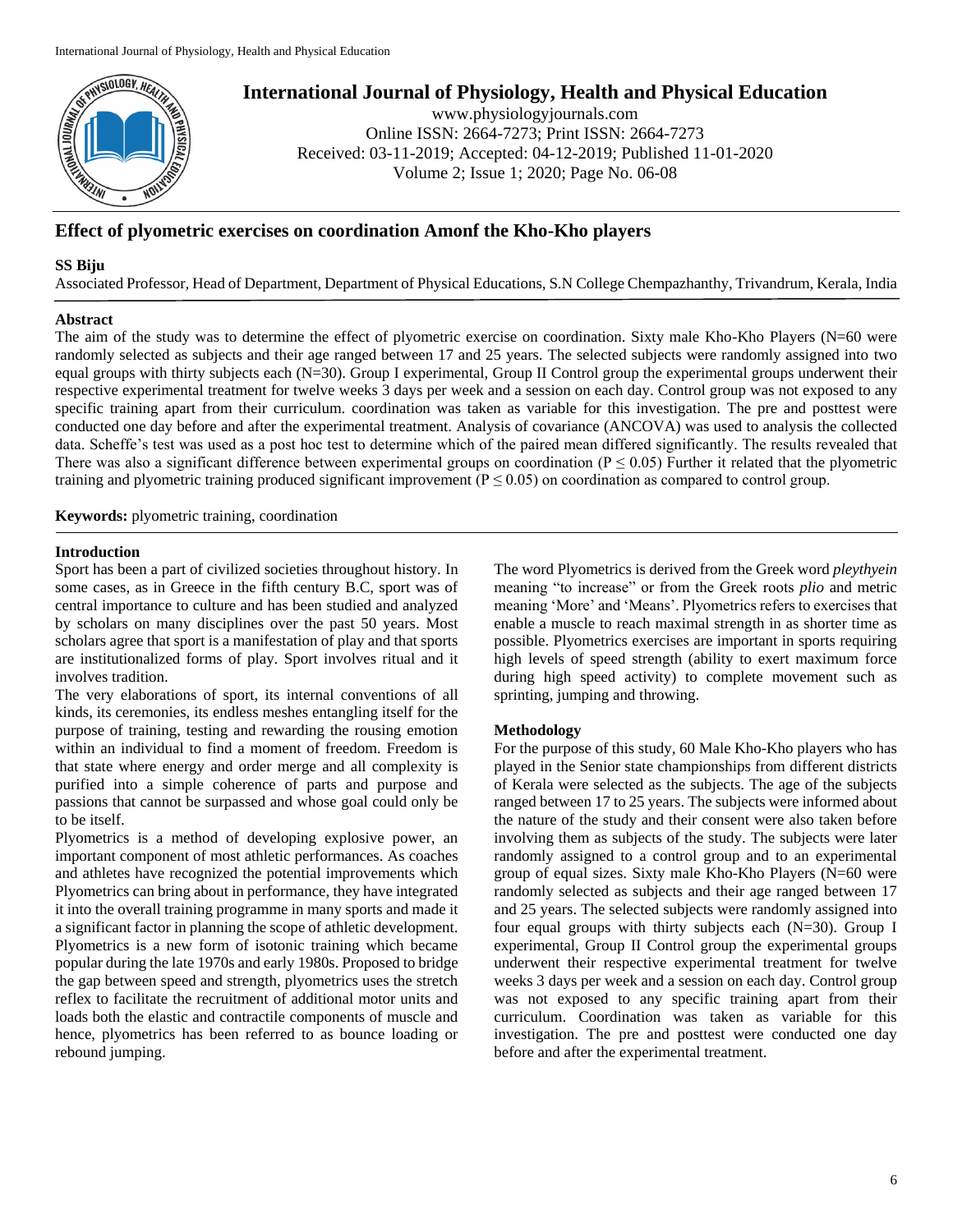#### **Result and Discussion**

| <b>Table 1:</b> Analysis of Co-Variance Done among the Two Groups on Coordination |  |
|-----------------------------------------------------------------------------------|--|
|                                                                                   |  |

|                                |       | Control group Experimental group Source of Variance Sum of Squares |                |       | df | Mean Squares   F-ratio   P-value |       |       |
|--------------------------------|-------|--------------------------------------------------------------------|----------------|-------|----|----------------------------------|-------|-------|
| Pre-test Mean                  | .982  | .901                                                               | <b>Between</b> | 0.099 |    | 0.099                            | 3.049 | 0.086 |
| S.D.                           | 0.225 | 0.120                                                              | Within         | .888  | 58 | 0.033                            |       |       |
| Post-test Mean                 | 2.021 | .940                                                               | <b>Between</b> | 0.098 |    | 0.098                            | 3.831 | 0.055 |
| S.D.                           | 0.201 | 0.104                                                              | Within         | .490  | 58 | 0.026                            |       |       |
| <b>Adjusted Post-test Mean</b> | 1.989 | .971                                                               | <b>Between</b> | 0.005 |    | 0.005                            | 0.742 | 0.393 |
| S.D.                           | 0.015 | 0.015                                                              | Within         | 0.379 | 57 | 0.007                            |       |       |

The Table 32 contains all the relevant factors related to analysis of co-variance done on the variable Coordination. The post-test values are the values of the post-test variable Coordination, while, the pre-test variable was taken as the co-variate. The Pvalue of 0.086 associated with the pre-test scores indicates that, there existed no significant difference among the means of the pre scores of control and experimental group. Again, a P-value of 0.055 associated with the post scores implies that the post mean scores are not significantly different. Further, the said table do indicates an F-ratio of 0.742 on the adjusted post-test means and this do implies that there existed no significant mean difference on the variable Coordination among the control and experimental groups, as the P-value obtained has been 0.393 which is greater than 0.05 the level of significance set for this study.

**Table 2:** Analysis of Co-Variance Done among the Two Groups on Endurance

|                                |          | Control group Experimental group Source of Variance Sum of Squares |         |           | df | <b>Mean Squares</b> |             | F-ratio   P-value |
|--------------------------------|----------|--------------------------------------------------------------------|---------|-----------|----|---------------------|-------------|-------------------|
| Pre-test Mean                  | 2011.167 | 2012.500                                                           | Between | 26.667    |    | 26.667              | 0.000       | 0.982             |
| S.D.                           | 233.370  | 233.145                                                            | Within  | 3155721.7 | 58 | 54408.994           |             |                   |
| Post-test Mean                 | 2017.667 | 2070                                                               | Between | 41081.667 |    | 41081.667           | 0.933       | 0.338             |
| S.D.                           | 223.652  | 194.931                                                            | Within  | 2552536.7 | 58 | 44009.253           |             |                   |
| <b>Adjusted Post-test Mean</b> | 2018.257 | 2069.410                                                           | Between | 39249.107 |    | 39249.107           | $128.143**$ | 0.000             |
| S.D.                           | 6.818    | 6.818                                                              | Within  | 79492.770 | 57 | 1394.610            |             | .001              |

\*\* significant at 0.01 level as the P-value is  $< 0.01$ 

The Table 33 contains all the relevant factors related to analysis of co-variance done on the variable Endurance. The post-

test values are the values of the variable Endurance, while the pretest variable was taken as the co-variate. The P-value 0.982 associated with the pre-test scores do indicates that, there is no significant difference between the mean of the pre scores of control and experimental group. Again, a P-value of 0.338 associated with the post scores implies that the post mean scores are significantly indifferent. Further, the said table do indicates an F-ratio of 28.143 on the adjusted post-test means and this do implies that there existed significant mean difference on the variable Endurance among the control group and experimental group, as the P-value obtained has been 0.001 which is much less than 0.05, the level of significance, set for this study.

Since, the F-ratio was found to be significant, the LSD post-hoc test was done, to find out whether there existed significant differences among the adjusted post-test means or not on the variable Endurance and the details are presented in Table 3.

**Table 3:** LSD Post-Hoc Test Done on the Two Groups for Difference between Adjusted Post-Test Paired Means on Endurance

|         | <b>Adjusted Post-test means</b> | Mean DifferenceStd. Error P-value |      |             |  |
|---------|---------------------------------|-----------------------------------|------|-------------|--|
|         | Control groupExperimental group |                                   |      |             |  |
| 2018.26 | 2069.41                         | $50.72*$                          | 9.64 | $P < 000**$ |  |
|         |                                 |                                   |      |             |  |

\* The mean difference is significant at 0.05 level \*\* Based on estimated marginal means.

Adjustment for multiple comparisons least significant difference (equivalent to no adjustment)

The bove table do indicates a mean difference of 50.72 and a Pvalue of 0.000. This do clearly show that, there existed significant

differences in the adjusted post-hoc paired means among the control group and the experimental group. The graphical representation of the adjusted post-hoc means of the two groups are presented in Figure 1.



**Fig 1:** Graphical Representation of the Pre-test, Post-test and Adjusted Post-test Means on Endurance of the two different groups

## **Conclusion**

The results of the study indicate that there was significant difference on Coordination among the control group and the experimental group since, there was significant training effect on Coordination of the experimental group after the plyometric training programme.